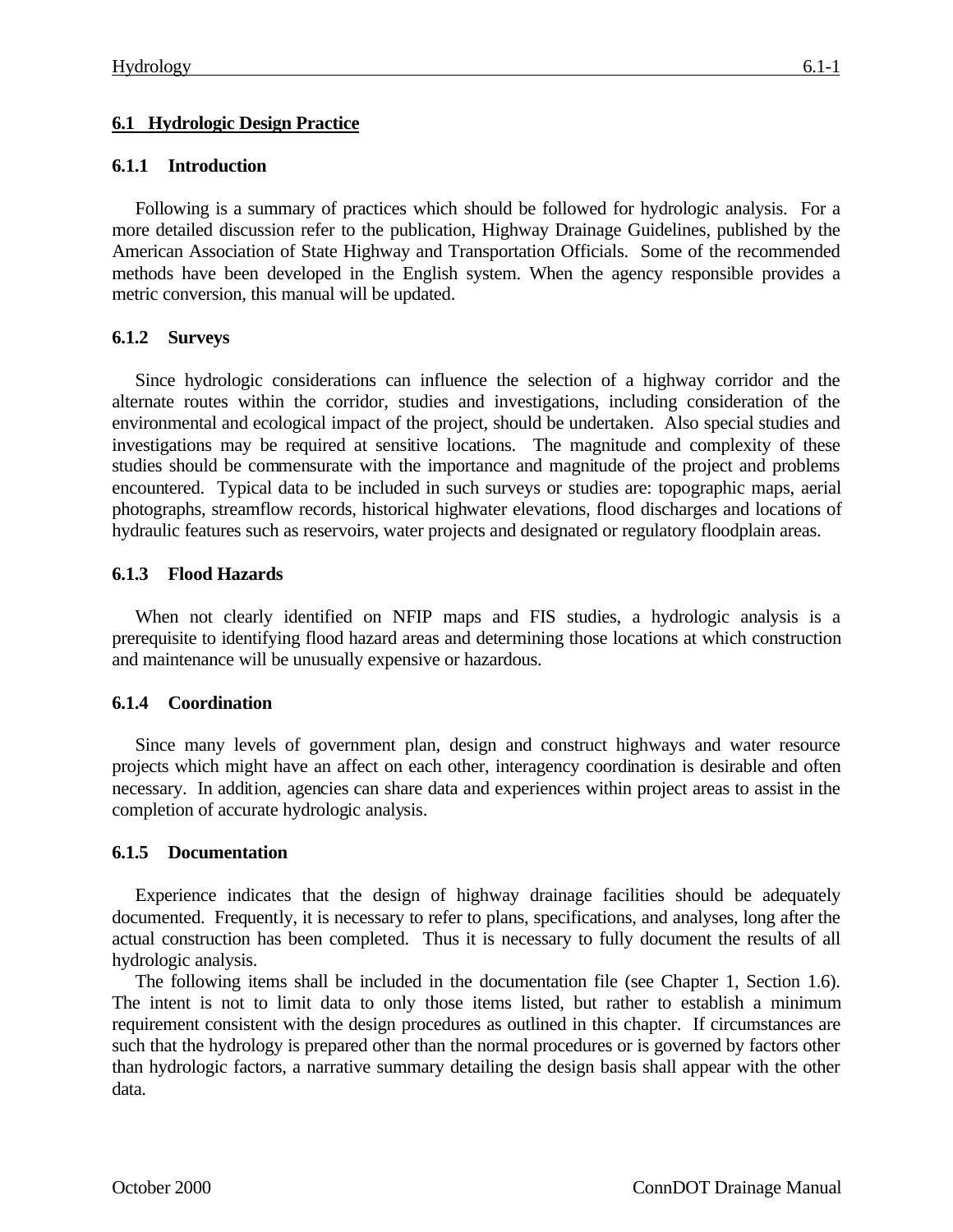The following items used in the design or analysis shall be included in the documentation file:

- contributing watershed area size and identification of source (map name, etc.)
- design frequency and decision for selection
- hydrologic discharge and hydrograph estimating method and findings
- flood frequency curves to include design, 100-year flood, discharge hydrograph and any historical floods
- expected level of development in upstream watershed over the anticipated life of the facility (include sources of and basis for these development projections)
- Appendix D of this chapter provides a format for the Hydrologic Design Report

#### **6.1.6 Evaluation Of Runoff Factors**

For all hydrologic analysis, the following factors should be evaluated and included when they will have a significant effect on the final results.

- drainage basin characteristics including: size, shape, slope, land use, geology, soil type, surface infiltration and storage
- stream channel characteristics including: geometry and configuration, natural and artificial controls, channel modification, aggradation - degradation and possibilities for ice and debris to be a significant problem
- flood plain characteristics
- meteorological characteristics

## **6.1.7 Flood History**

All hydrologic analyses should consider the flood history of the area and the effect of these historical floods on existing and proposed structures. The flood history should include the historical floods and the flood history of any existing structures. Appendix E has mapping showing major floods in Connecticut since 1927. USGS water resources data should also be referenced for floods of record and stream flow records.

#### **6.1.8 Hydrologic Method**

Many hydrologic methods are available. The methods to be used and the circumstances for their use are listed below. If possible the results should be compared to a gage station which has a watershed with similar characteristics.

#### **6.1.9 Design Discharge**

The design discharge is based on an independent hydrologic analysis as outlined in the approved methods below. This discharge may be different from the FEMA or SCEL discharge. However, in all cases where these discharges have been established, the hydraulic analysis shall also include these discharges.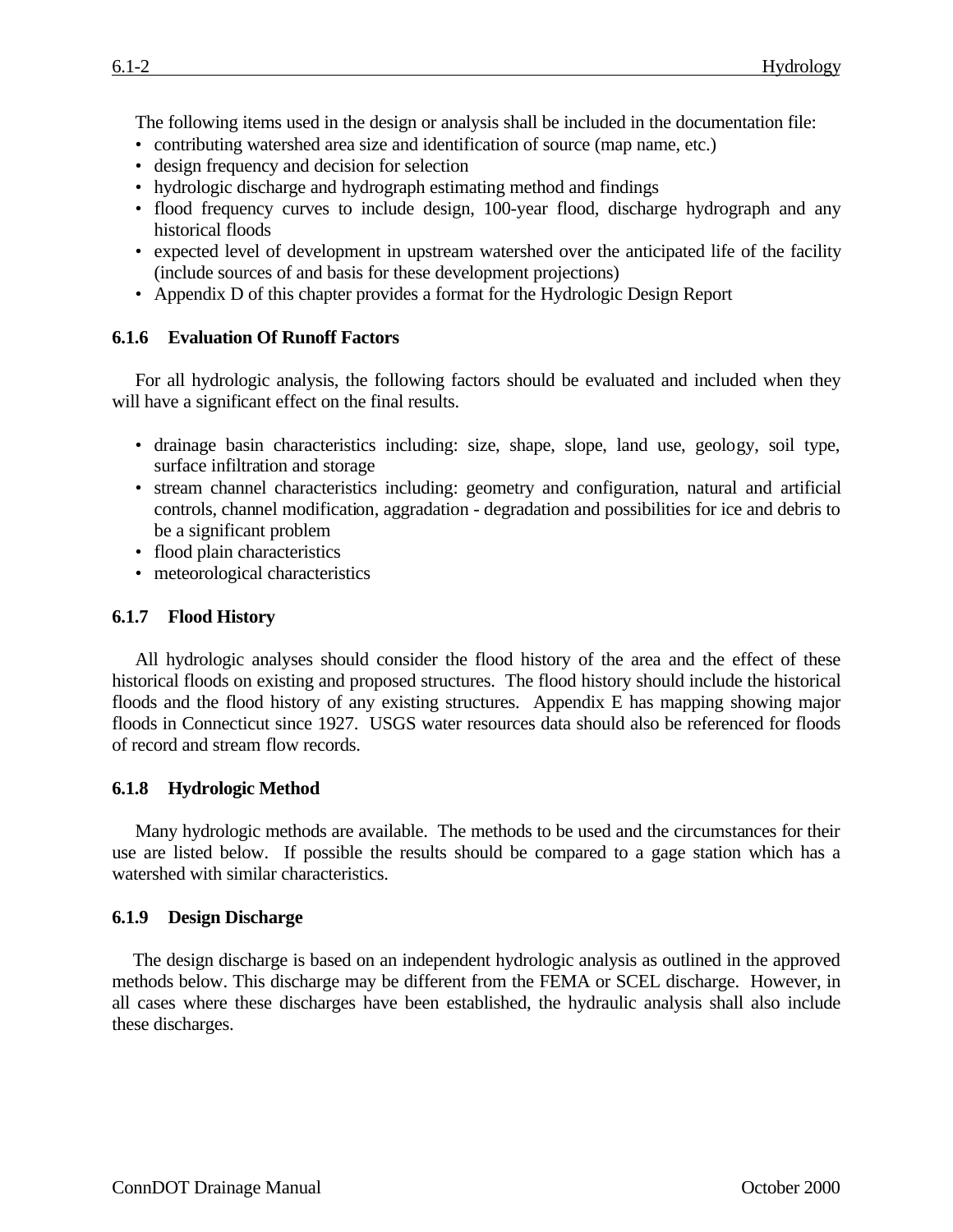# **6.1.10 Approved Methods**

The following hydrologic methods are acceptable for use with conditions as noted.

- Rational Method This method shall be used only for drainage areas less than 81 ha (200) acres).
- Stream Gage Data The U.S. Geological Survey maintains a network of stream gaging stations throughout Connecticut. From long term periods of observation and through statistical analysis of the resultant data, peak flow rates for various return frequencies can be developed. This data shall be used wherever possible in the design of hydraulic facilities.
- U.S.G.S. Regression Equations (L.A. Weiss) shall be used for all routine designs at sites greater than 2.59 km<sup>2</sup> (1 mi<sup>2</sup>) in tributary area unless stream gage data is available or unique watershed characteristics, such as significant detention storage dictate otherwise.
- Computer Models for Hydrograph Generation Many watersheds exhibit characteristics which require the use of a computer model to estimate design discharge quantities from runoff hydrographs. Additionally, hydrograph generation models are useful in the analysis of "before and after" conditions as related to proposed activities within a given basin. Where use of a computer model is indicated, the methods described in Section 6.14 shall be used.
- FEMA Flood Insurance Study Discharge Rates Discharges specified in the appropriate flood insurance study shall be used for ANALYSIS where the regulatory floodway is adopted or where FEMA has established discharge for a watercourse. The DESIGN discharge may vary from the flood insurance study quantity if the results of an independent analysis so indicate.
- SCEL Stream Channel Encroachment Discharge Rates Discharges specified in the appropriate stream channel encroachment study shall be used for analysis where SCEL are established. The design, FEMA and SCEL discharges may vary, as they are all developed independently and use different methods.
- Tidal Hydrology The maximum discharge associated with astronomical tides or storm surges at a tidal crossing can be determined using either Neill's procedure, the orifice equation or Chang's procedure as outlined in HEC-18. Alternately, the discharge can be determined using one of several unsteady flow models as discussed in Chapter 9, Section 9.4.5. The level of effort and accuracy of these methods varies greatly. The selected method will depend on site conditions and should be commensurate with the scope and cost of the project. Coordination with the Hydraulics and Drainage Section is recommended. See also Section 6.1.14.

# **6.1.11 Design Frequency**

Design frequencies are selected commensurate with the facilities cost, amount of traffic, potential flood hazard to property, expected level of service, and budgetary constraints as well as the magnitude and risk associated with damages from larger flood events. (See Appendix A)

# **6.1.12 Economics**

Hydrologic analysis should include the determination of several design flood frequencies for use in the hydraulic design. These frequencies are used to size different drainage facilities so as to allow for an optimum design, which considers both risk of damage and construction cost.